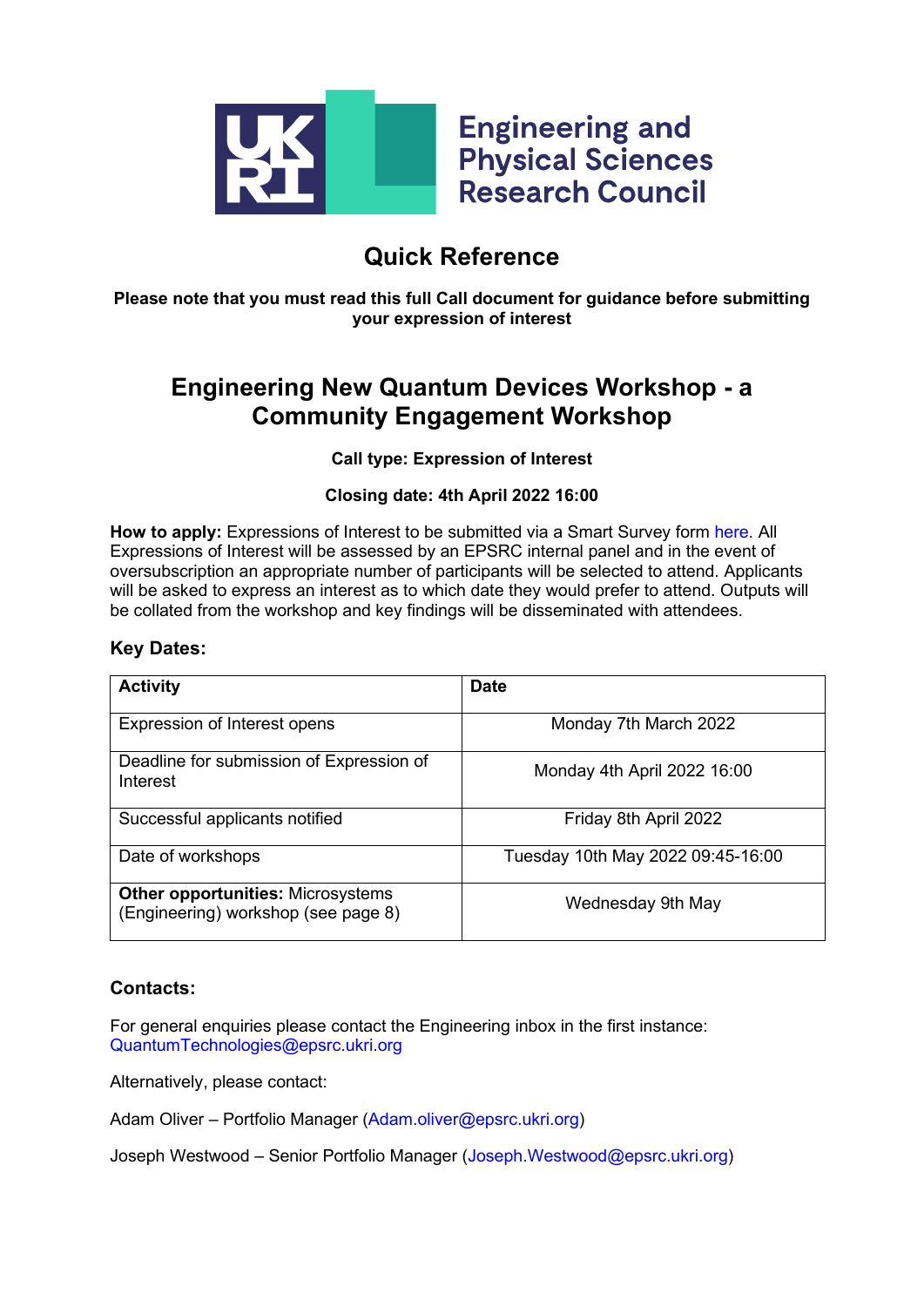

**Engineering and Physical Sciences Research Council** 

# **Engineering New Quantum Devices Workshop - a Community Engagement Workshop**

**Call type: Expression of interest**

## **Closing date: Monday 4th April 2022 16:00**

## **Related EPSRC themes and research areas:**

| <b>Systems Engineering</b>                        | Superconductivity                        | Microelectronic device<br>technology                  |
|---------------------------------------------------|------------------------------------------|-------------------------------------------------------|
| Condensed Matter: Electronic<br>Structure         | <b>Cold Atoms and Molecules</b>          | Microelectronics Design                               |
| <b>Quantum Devices, Components</b><br>and Systems | <b>Manufacturing Technology</b>          | Condensed Matter: Magnetism<br>and Magnetic Materials |
| Microelectronic Device<br>Technology              | <b>Optical Devices and</b><br>Subsystems | Optoelectronic Devices and<br><b>Circuits</b>         |
| RF and Microwave Devices                          | Sensors & Instrumentation                | <b>Optical Communications</b>                         |
| <b>Quantum Optics and Information</b>             | <b>Spintronics</b>                       | Light matter interaction and<br>optical phenomena     |

## **Contents of this call document**

[Opportunity Summary](#page-1-0) [Who can apply](#page-1-0) [How to apply](#page-4-0) How we will assess your application [Related Content](#page-6-0)

## <span id="page-1-0"></span>**Summary**

Quantum Technologies research spans across a broad range of research disciplines and involves individuals and organisations with similarly broad interests and skillsets. The research can be both theoretical and experimental in nature but can also focus upon the development of a specialised device or component with a specific end use. The research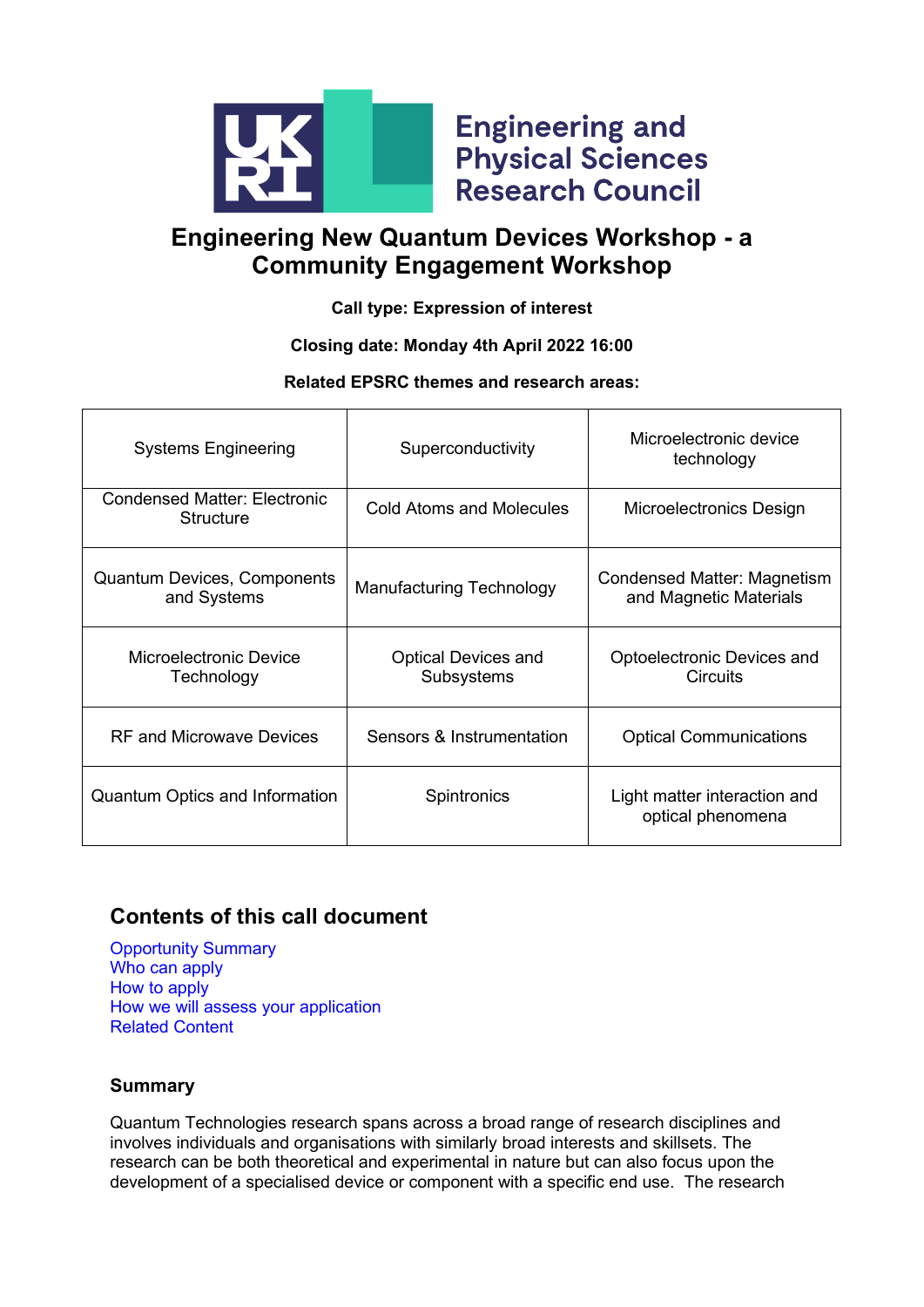and development of devices and components often relies upon elements of both Physics and Engineering to achieve the research objectives.

The planned workshop aims to bring together individuals from both the quantum and engineering communities to explore the current state of research that utilises skills from across both disciplines, then reflect upon the future direction of the interface between quantum technologies and engineering. Particular consideration will be given to explore how best the EPSRC can support the community to deliver maximum impacts across the UK R&D landscape and enable economic, societal, and environmental benefits.

EPSRC will be holding a workshop in May 2022 with the aim of bringing the quantum technologies and engineering communities together. This workshop will explore and assess the current state of the research and industrial landscape at this interface between the Quantum Technologies and Engineering communities and highlight how best the community can be supported to deliver positive impact across various sectors and the UK R&D landscape.

## **The workshop will consist of:**

- Keynote talks from community leaders and EPSRC.
- Facilitated discussion sessions around common challenges across the quantum technologies and engineering research ecosystem, and emerging fundamental and applicationbased research areas for engineering new quantum devices research.
- Networking opportunities.

We anticipate this event will be of interest to researchers working in both quantum technologies, and engineering fields with knowledge, experience, and interest in the interface between both sectors and particular focus towards application-based research areas for engineering new quantum devices research. Colleagues from industry and the third sector are also encouraged to apply in order to foster relationships between industrial needs and fundamental engineering new quantum devices research, as well as supporting EPSRC to ensure non-academic drivers are reflected in future priorities and scoping activities.

The event will be in an accessible format, offering opportunities to attend online or in-person in Manchester (venue to be confirmed).

Please note there is no funding associated with this activity.

## **Objectives**

The overarching objectives of the workshops are:

- $\triangleright$  To assess the current state of the research and industrial landscape at the interface between the quantum technologies and engineering communities.
- $\triangleright$  To identify the key research challenges and stakeholders relevant to both the engineering and quantum technologies communities and the opportunities to explore at this interface.
- $\triangleright$  To consider the future direction the EPSRC's quantum technologies and engineering themes could take with strategies to best serve the interface between quantum and engineering.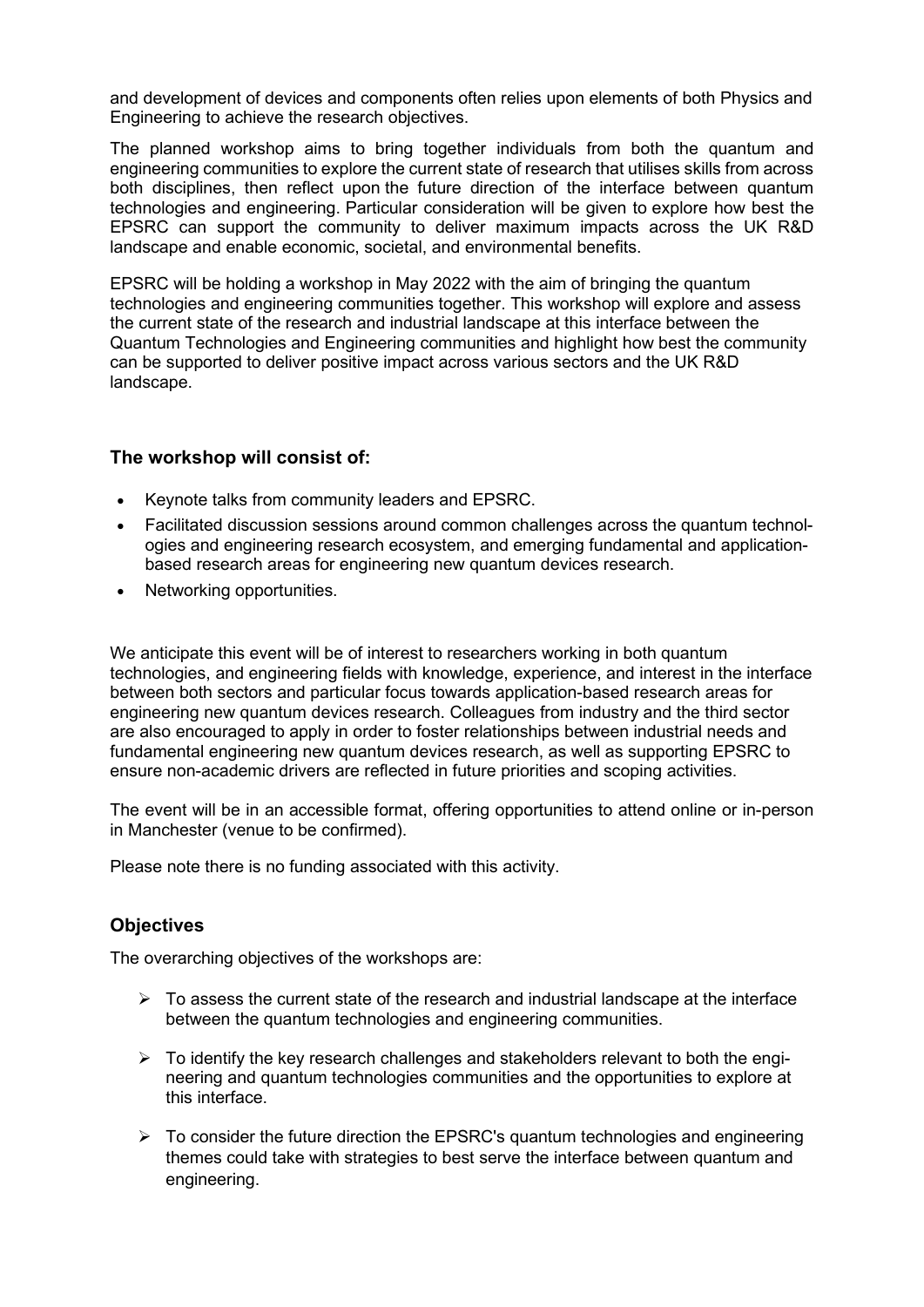$\triangleright$  Provide an opportunity for quantum technologies and engineering researchers to network, to enhance community awareness of common goals and research challenges between two research communities.

To apply, please submit an Expression of Interest following the instructions in the call document linked below. Expressions of Interest will open at 9:00 on Monday 7th March and will close at 16:00 on Monday 4th April.

All Expressions of Interest will be assessed by an EPSRC internal panel and in the event of oversubscription an appropriate number of participants will be selected to attend. Successful applicants will be notified by Friday 8<sup>th</sup> of April.

## **Background**

The quantum devices, components and systems research area encompasses the creation, control, and manipulation of quantum states to design systems with functionality that could not be achieved in a non-quantum world. This goes beyond exploiting the behaviour of inherent quantum effects which deliver fundamental device characteristics – for example, as in superconductors and lasers – to deliver non-classical system performance.

Reflecting the ambitions of the **[National Quantum Technologies Programme's Strategic](https://uknqt.ukri.org/files/strategicintent2020/)  [Intent](https://uknqt.ukri.org/files/strategicintent2020/)**, we will maintain a strong portfolio of investments in research, high level skills, capital, and academic-industry partnerships to build the UK's strength and capabilities in these emerging technologies. Research should continue to progress into the development and exploitation of technologies across a range of application areas. A critical mass of research and training capabilities is needed to generate new ideas and concepts to address the longterm challenges associated with developing and deploying quantum technologies for varied applications.

As part of the ongoing strides taken by the UK towards achieving the ambitions of NQTP<sup>[1](#page-3-0)</sup> strategic intent the EPSRC is dedicated to community engagement and seeking expert input for the challenges faced by the research community. The NQTP Strategic Intent recognises that there is a growing need for interdisciplinary collaboration, bringing together the physical sciences with engineering, mathematics, and computing disciplines to enable products to be developed that will meet the needs of industry within Quantum Technologies. Therefore, EPSRC intends to hold a workshop which aims to bring together key stakeholders from across both quantum technologies and engineering disciplines to discuss the challenges at the interface of both sectors, whilst also providing a platform to strengthen the research community.

## **Who can apply**

We anticipate this event will be of interest to researchers working at the cutting edge of research, between both quantum technologies and engineering which looks to integrate, develop, and engineer new quantum devices (with particular applications in mind). Colleagues from industry and the third sector are also encouraged to apply in order to foster relationships between industrial needs and fundamental research, as well as supporting EPSRC to ensure non-academic drivers are reflected in future priorities and scoping activities.

The event will be in an accessible format, offering opportunities to attend online or in-person in Manchester (venue to be confirmed).

<span id="page-3-0"></span><sup>&</sup>lt;sup>1</sup> National Quantum Technologies Programme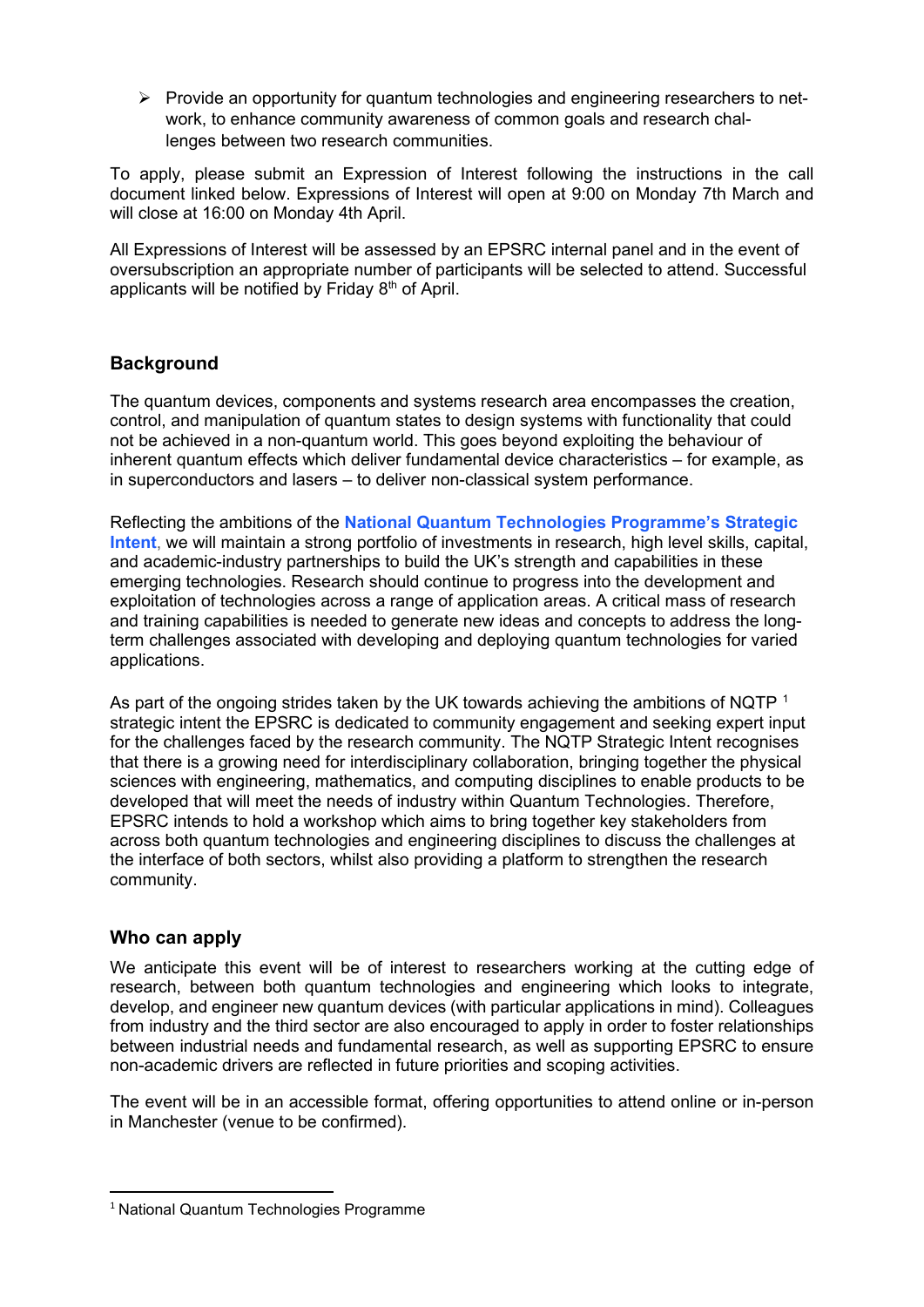We are committed to a policy of equal opportunities, and encourage applications from women, those with a disability, members of ethnic minority groups, and other groups who are currently under-represented at EPSRC's events.

Support will also be available to cover caring responsibilities in addition to normal care arrangements. Further details are available [here.](https://epsrc.ukri.org/funding/applicationprocess/basics/caringresponsibilities/) If you have any questions, please contact the organisers.

### <span id="page-4-0"></span>**How to apply**

EPSRC are looking to select approximately 40 attendees, with a diverse range of expertise and experience in research and innovation from across all of EPSRC's stakeholder groups. The workshop will include an appropriate balance of expertise from different organisations as well as reflecting a diverse mix of individuals and backgrounds.

Expressions of Interest should be made via the Smart Survey form [here,](https://www.smartsurvey.co.uk/s/QuantumTech/) before Monday  $4<sup>th</sup>$ of April 16:00.

There are six parts to the application, which are detailed below:

**Applicant details:** Basic information and contact details, including title, name, current position, organisation, and email address.

**Area of knowledge and experience:** Please outline your current research area, as well as your prior experience.

Please also identify which group you most closely align with within the interface between quantum technologies and field of engineering new quantum devices. If you associate with more than one, please indicate a preference order based on most relevant (note that some fields overlap with one another):

- $\triangleright$  Nanofabrication
- MEMS (Micro-Electro-Mechanical Systems)
- $\triangleright$  Photonic Circuits
- $\triangleright$  Optoelectronics, Optical Devices and Subsystems
- $\triangleright$  RF and Microwave Devices
- Sensors & Instrumentation
- $\triangleright$  Quantum Devices, Components and Systems
- $\triangleright$  Integration of Quantum Devices with classical architecture and systems, including packaging
- ▶ Microelectronic Device Technology
- $\triangleright$  Systems Engineering
- ▶ Microelectronic Device Technology
- $\triangleright$  Other (please state):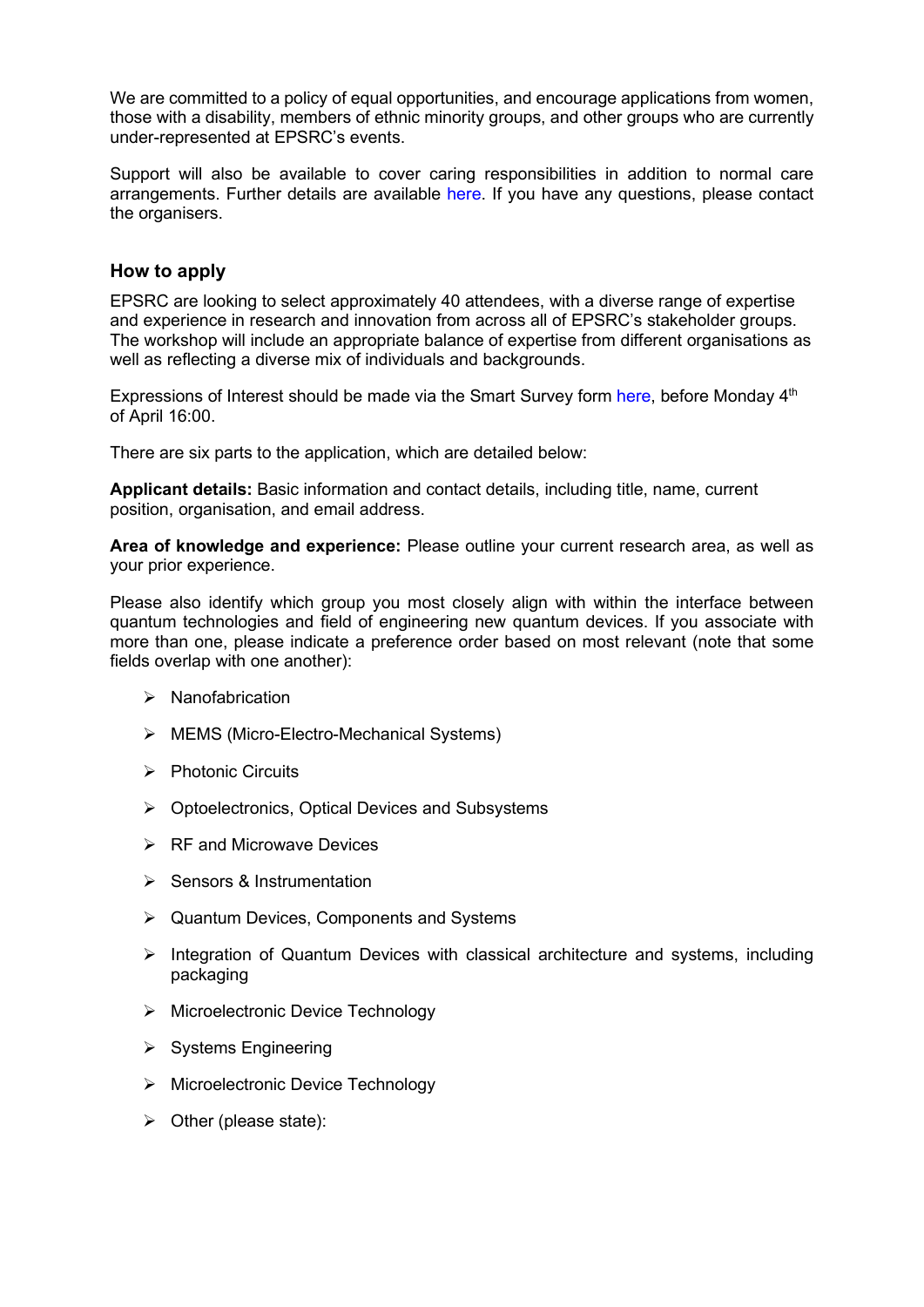#### **Assess and understand the current state of the research and industrial landscape at the interface between the QT and Engineering communities:**

Please answer the following questions about your perception and experience of the current "state of play" of the interface between quantum technologies and engineering research landscapes with a view to developing new quantum devices. Responses will remain anonymous but may be used to inform the discussion sessions at the workshop.

- 1. Please provide a brief evaluation of the level of collaboration across the quantum technologies and engineering (both research and industry) communities (in no more than 100 words).
- 2. Evaluate the appropriateness of training and support for researchers to acquire transferable skills across multiple disciplines between engineering and quantum technology research communities (in no more than 100 words).
- 3. Please describe in brief a (present or future) research activity that excites you within the remit of quantum technologies (in no more than 100 words).
- 4. Please describe what you believe is the most important priority/priorities facing the research community over the next 5 years in relation to engineering new quantum devices (in no more than 100 words).
- 5. Please provide a brief account of the potential benefits that might occur through greater interactions and agility of research occurring at the interface between both quantum and engineering sectors (in no more than 100 words).
- 6. Please indicate if you would be interested and anticipate attending the Microsystems workshop, brief description stated below, further details can be found using link provided on page 7 of this document:

"*The Engineering theme at EPSRC will be running a separate workshop event on the 9th of May "Microscale Systems, Sensors & Devices and Machines". to explore the current state of microsystems research, future directions of microsystems engineering, and how best the community can be supported to deliver positive impact across various sectors and the UK R&D landscape.*"

**Workshop content:** Why is this event of interest to you and what contribution are you hoping to make? How will you disseminate the information discussed to your own network/community?

**Additional content:** Are there any questions / topics you would like the engineering new quantum devices workshop to address?

**Attendance:** Please confirm whether you would prefer to attend in-person or online. The inperson event will be held in Manchester (venue TBC). We highly encourage in-person attendance at this event to best utilise the networking opportunities; however please note that attendance preferences will not inform the assessment process detailed below. We will try and create appropriate mechanisms for networking for those attending on-line, as well as those in-person.

#### **Equal Opportunities information**

EPSRC operates a policy of equality and fair treatment. All applications will be treated fairly, regardless of gender, age, ethnic origin, or disability. To help us achieve this aim the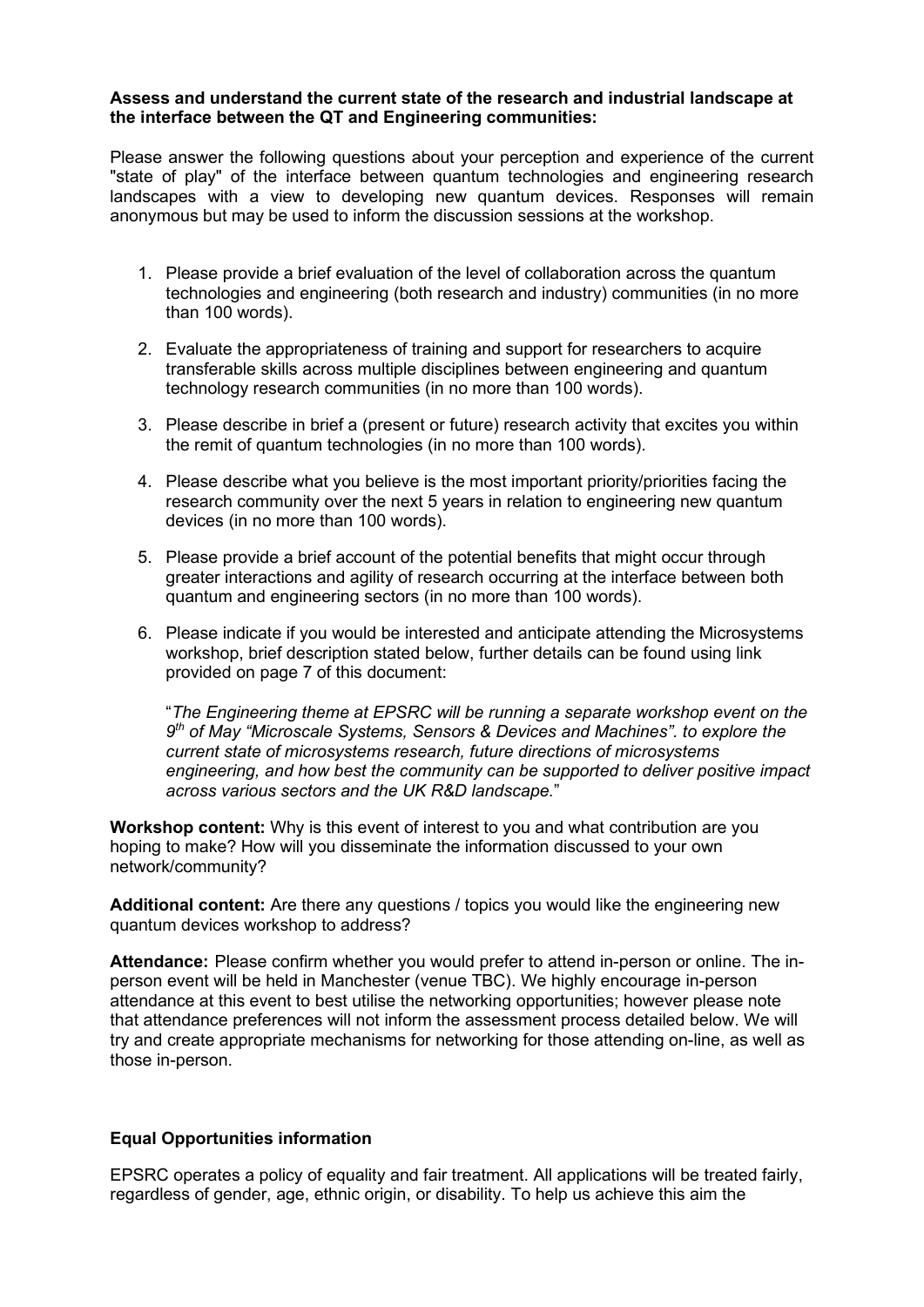information from this section helps us to monitor the effectiveness of our policy. Individuals are asked to supply equal opportunities information which will not be used to determine an applicant's fit to the essential criteria but will be used to consider a balance of gender and other protected characteristics across the workshop, after the initial sift.

Applications will be assessed solely on the information provided in the application, with the focus of the assessment on the answers to the questions provided.

In accordance with the General Data Protection Regulation 2016/679 (EU) (GDPR), the personal information provided on this form will specifically be used for the purpose of administering this form and aggregated anonymised data will be used for the purposes of monitoring our advisory and decision-making bodies. Analysis of the information will be viewed by EPSRC staff only and personal information will not be used for any other purpose without your specific consent.

For further information on how your information will be used, how we maintain the security of your information, and your rights to access information we hold on you, please contact the UK Research and Innovation Information Rights Team.

### **Assessment**

#### **Assessment process:**

All Expressions of Interest (EOI) will be assessed by an internal EPSRC panel against the selection criteria.

#### **Selection criteria:**

The Expressions of Interest will be used to select participants based on the responses to the assessment questions in the 'How to apply' section, and to ensure as broad a representation of the community as possible, including organisation, research area and prior experience. Places are limited; in the event of over-subscription, an appropriate number will be selected to attend, and prioritisation will be based on the essential selection criteria below.

- 1. Relevance of expertise and/or future research aspirations to the scope of the workshop.
- 2. Potential to contribute to and gain from the workshop.
- 3. **Out of applications meeting the essential criteria (criteria 1 and 2)**, steps will be taken to ensure diversity of membership from across EPSRC's stakeholder groups, with a balance of expertise and institutional representation, and a consideration of gender and ethnicity balance.

Following the EOI process, EPSRC reserve the right to invite attendees to join the workshop, to ensure the balance of membership is appropriate. EPSRC's decision on attendance is final and feedback will not be given to unsuccessful applicants.

#### <span id="page-6-0"></span>**Additional Details**

The Engineering theme at EPSRC will be running a separate workshop event on the  $9<sup>th</sup>$  of May *"*Microscale Systems, Sensors & Devices and Machines*"*. to explore the current state of microsystems research, future directions of microsystems engineering, and how best the community can be supported to deliver positive impact across various sectors and the UK R&D landscape.